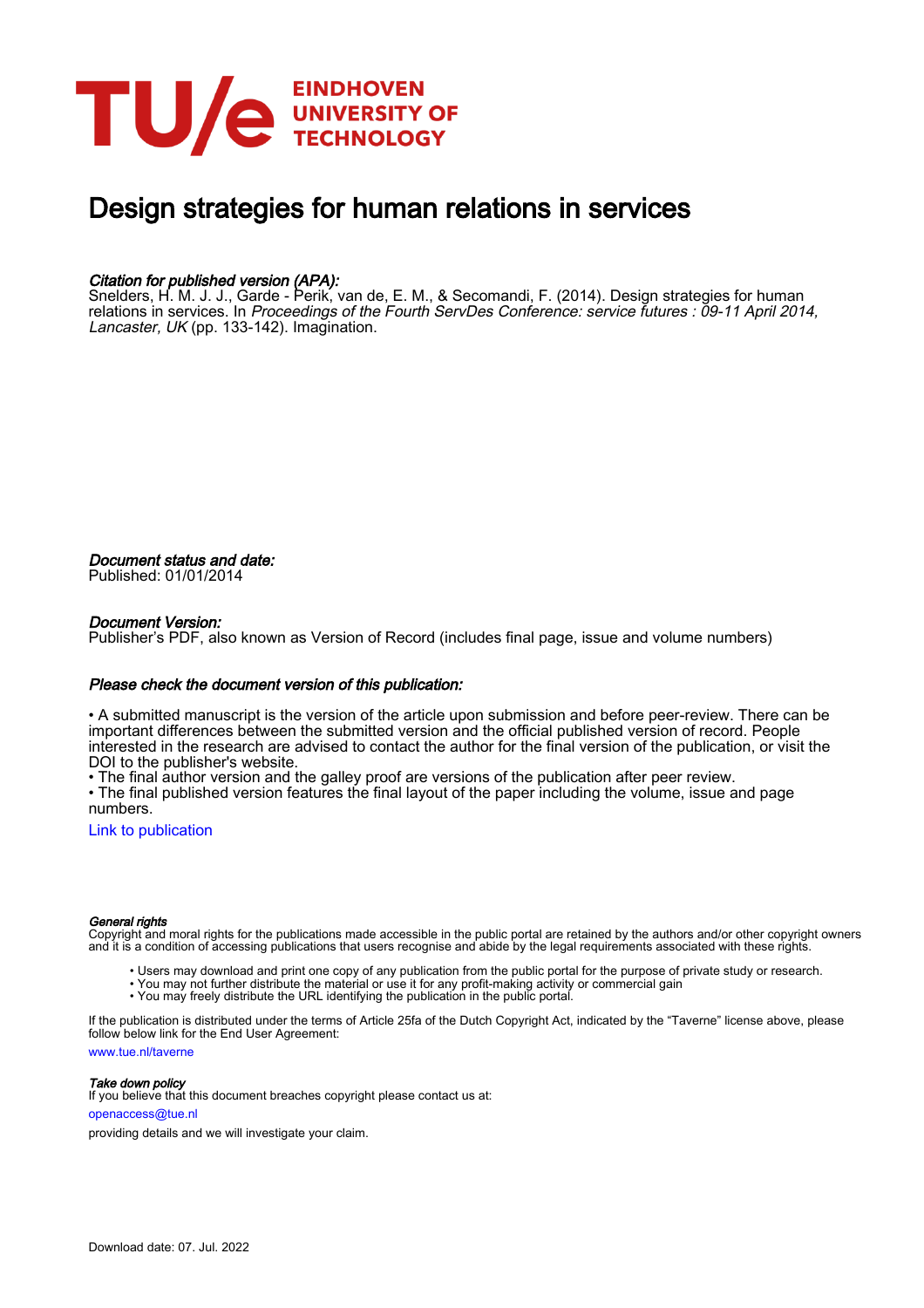# Design strategies for human relations in services

*Dirk Snelders 1, Evelien van de Garde–Perik2, Fernando Secomandi <sup>3</sup>*

*h.m.j.j.snelders@tudelft.nl*

*1, 2 Faculty of Industrial Design Engineering, Delft University of Technology, Delft, The Netherlands 3Institute of Arts and Design, Federal University of Juiz de Fora, Brazil*

#### Abstract

This paper investigates the degree of control that designers might have over human relations in services. For this purpose, a number of speculative service designs were devised to address work-related stress. We focus on three of the generated designs, where design interventions have made changes to the material circumstance in which contacts among users and providers take place. The paper looks into the capacity of design to promote discussion and social support, and its capacity to make objects act as 'quasi-others' in social encounters. Through the case studies we show how different levels of designerly control can be exercised in practice.

KEYWORDS: design *of* service, design *for* service, generative research

#### Introduction

Should service designers strategize for the social encounters among people in service settings? As seen in the growing body of specialized service design literature, answers to this question are typically an assertive 'yes' or its opposite: a decided 'no'. Supporters of the first stance traditionally leant on the service research literature predating the emergence of the service design field itself. Here the emphasis is on importance of prototyping tools and methods that allow designers to plan for social encounters in service settings. These tools and methods (e.g. service blueprinting, storytelling) are meant to allow service designers control over the behaviours of people in a service setting, in their role as providers and users.

However, more recently some design researchers have warned against the planning of human relations in services, for this would place important restrictions on the improvisation and learning that can occur during service encounters. Researchers favouring this alternative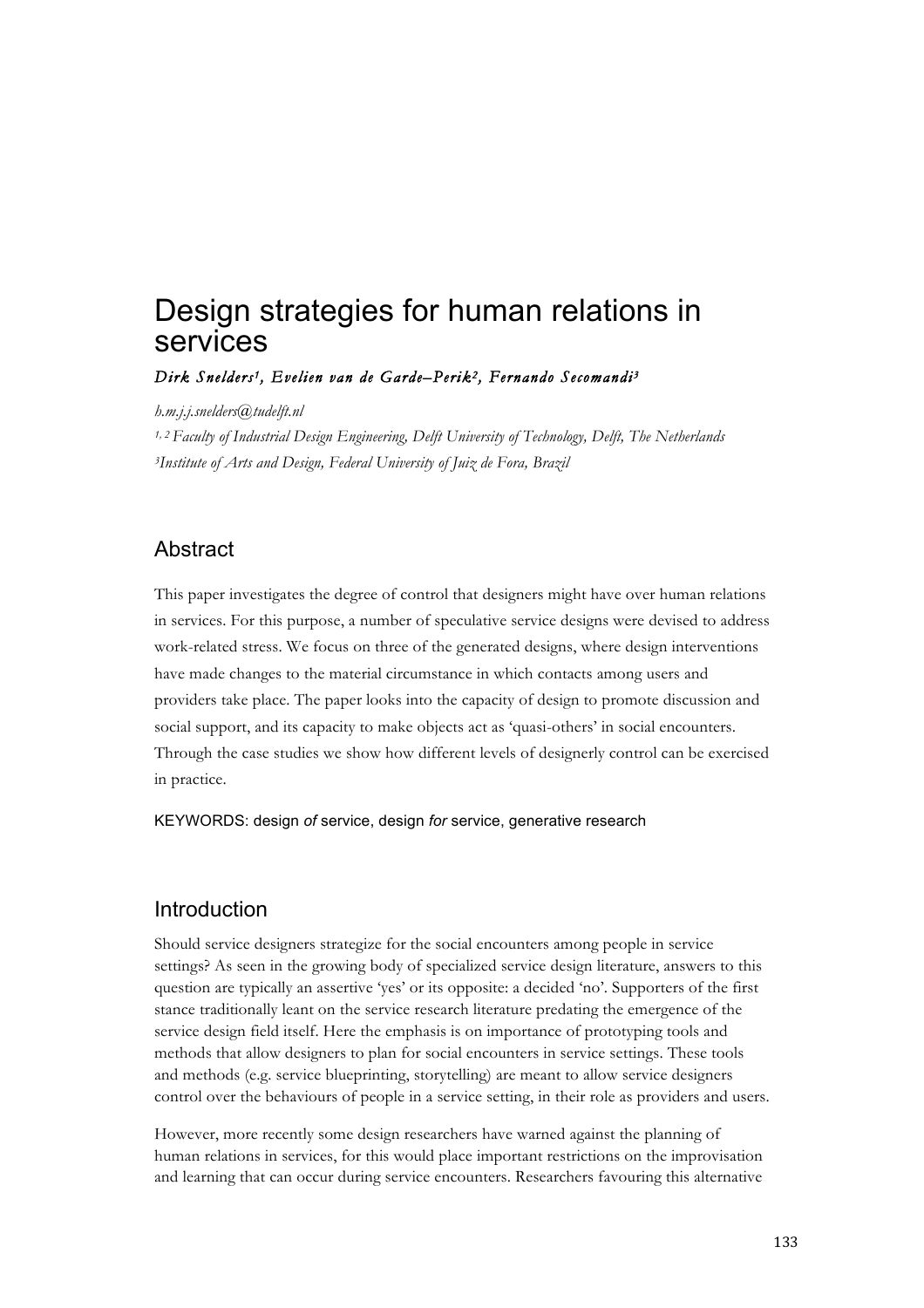approach conclude that designers cannot directly 'design' (i.e. strategize about) the encounter itself. Instead, inspired by related work on social design and experience design, they argue that designers should offer creative support for a community of people and institutions, and only after such a community has formed itself with a set of identifiable needs and wants.

In this paper we revisit the – sometimes implicit – debate about the designerly control over human relations in services. In the following section, we will argue that both of the above positions assume that the level of control of design over human relations has a direct impact on how good the service encounter will be. Contesting this assumption, we posit that the degree of control that designers possess should be contingent on the degree in which people in a service setting can accept the intervention of external parties to improve their social well-being. Next, we investigate the influence that designers have in improving the wellbeing of people in a service. We do this by designing and studying a number of speculative service concepts that address the risk of unhealthy levels of work-related stress. Over the different cases, we investigate how each design intervention introduces material changes to an existing situation in which contacts between people take place (in this case contacts among workers, colleagues and potentially stress relief experts). These designs show very different levels of control over human relations, depending on the focus and the research carried out by the designers. Finally, we showcase three particular examples where designers have made very different choices on the degree to which they seek control or flexibility over human-to-human services exchanges. In doing so, the three cases show how there might be very different avenues for design to strategize about the control over human relations in services, all leading to promising directions to help workers balance their stress levels.

## Designing human relations in service encounters

Services comprise two domains that may be the object of planned innovations: the interface (or 'front-office'), which accounts for the most immediate interactions among users and providers, and the infrastructure (or 'back-office'), which comprises the social-technical resources that provide support for such interactions. Secomandi and Snelders (2011) argued that the interface (including its integration with the infrastructure) is the primary domain of service design work. This work is complex, because the service interface is often heterogeneous; it is built from a diverse set of touchpoints between providers and users, including physical objects ('tangible evidence'), environments ('servicescapes') and face-toface human exchanges ('service encounters'). In addition, the experience of the service interface is often dispersed over time and space, which means that designers can easily become confused about what is part of the service interface for users and how that is integrated into a complete experience for them. For many authors, the heterogeneity of the service interface gives rise to a need for orchestration in the design of services. With this is meant that the expertise required in the design process is diverse and needs to be integrated in order to create a coherent user experience. Pacenti, for one, spoke of service design as the 'direction of directors' (regia di regie) (cf. Sangiorgi, 2004, p. 30).

Given the need for orchestration across different touchpoints, designers have turned to the extant marketing, management and engineering literature for tools and methods that help them plan the user experience of services. Although planning tools and methods coming from those areas eventually target the domain of the service interface (e.g., Shostack, 1984), they most often portray it as just the 'top of an iceberg'. In other words, the interface is seen as a small part of a larger operational/informational system that must be developed to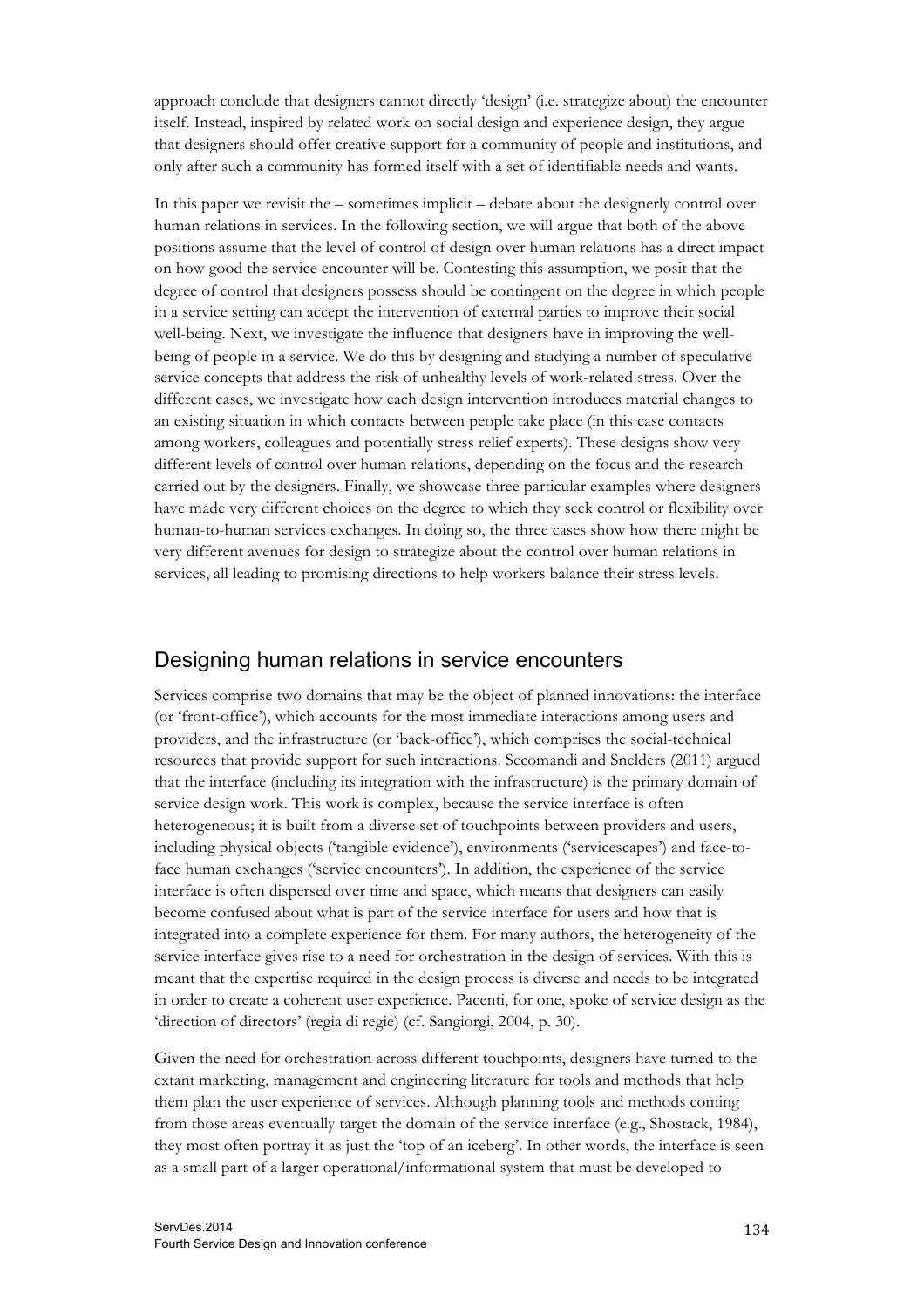support the service delivery process. This larger part of this system, the service infrastructure needed for delivery, is mostly hidden (underwater) from the user's experience.

The iceberg metaphor poses a potential problem for service designers, because it describes the interface as an insignificant part of the system, whose importance hardly influences the development of the underlying infrastructure. Thus, service designers are left with little decision-making power, since many of their decisions at the level of the interface will have already been made by others in order to create an efficient and effective infrastructure.

One could argue that these problems are not new for design. Ever since the industrial revolution, designers have had to conceive of satisfactory user experiences while working within (or around) the technical/financial constraints posed by mechanised production. In services, however, the non-mechanical, social dimension of human relations in a service setting is often in the foreground of the user experience of the interface. Thus, the question of whether human relations can be planned for as part of the service interface is a relatively new one for design. According to Penin and Tonkinwise (2009, p. 4327), it is the 'design of people' what differentiates service design from all other forms of design.

As stated above, answers to the above question found in the service design literature alternate from 'yes' to 'no'. The affirmative way sees no problem in the steering of the social behaviours of people in a service setting, which should be moulded in such a way that it becomes part of a social-technical system with predictable outcomes. This position owes much to the ideas behind a technique called service blueprinting, developed in the area of service marketing (Shostack 1984, 1985). Shostack (1977, p. 79) went as far as to suggest that political candidates may be 'packaged', insofar as their hairstyles and public speeches are carefully chosen by a dedicated committee. Her work has been largely incorporated in early service research (e.g. Moritz, 2005; Morelli, 2002; Moggridge, 2007, p. 412-429), and it had a strong influence on the design community.

As service designers adopted the service blueprinting logic, there have been attempts to make the control over service encounters less mechanical. Tools like customer journey maps and storyboards were introduced to service design with the explicit aim to 'facilitate empathic engagement' with the user experience of the service (Stickdorn & Schneider, 2011, p. 158). Nonetheless, it should be noted that the interactions between people in service settings described in such tools remain heavily scripted and protocolled, thus promoting strict control of design over social interactions in a service setting.

Lately, service design researchers have tended to answer the question whether human relations should be planned in the negative (e.g. Evenson & Dubberly, 2005; Jégou & Manzini, 2009; Kimbell, 2011; Meroni & Sangiorgi, 2011). Cipolla & Manzini (2009, p. 50), for instance, propose that human relations can only be 'meta-designed', meaning that planned interventions should only come 'behind or beyond' the relations themselves. Doing otherwise would mean reducing the depth and richness of human participation in services.

We may take the example of cheap airline transportation to flesh out the opposition presented above. In many cases of cheap air flight, services are devised around predictable operation units. Providers and users are then treated exactly as such units, with their behaviour and interactions being controlled by strict procedures. The result is a service delivery process that is rationalised to the extreme and produced at extremely low operating costs. Naturally, the low cost persuades many customers to prefer this type of service.

On the downside of this example, we should point to what happens if users and providers do not stick to the rules and regulations of the service delivery system. Many people have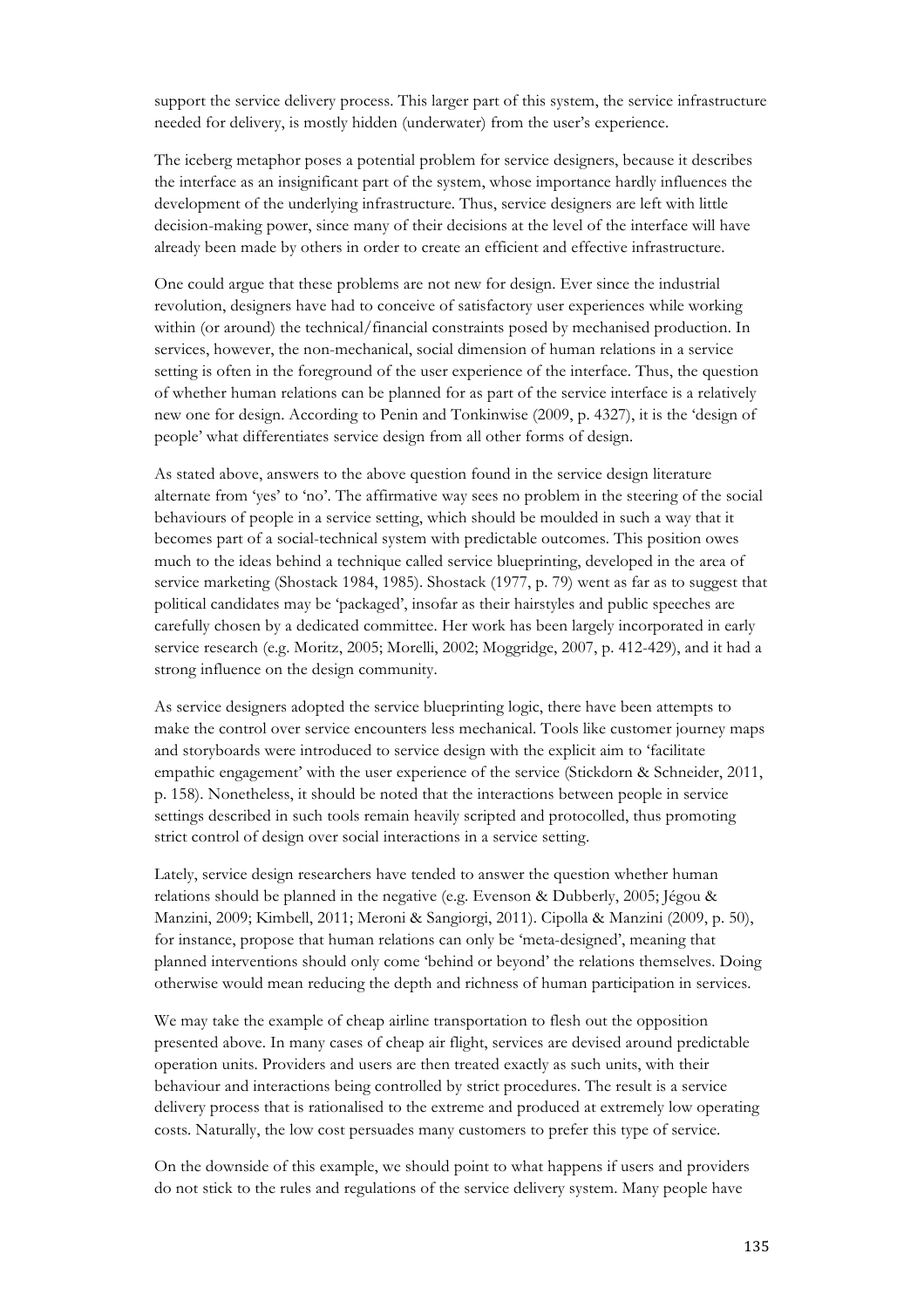had a dissatisfactory service experience with low cost carriers when not behaving according to the carrier's plans before, during, or after their flights (e.g. they chose the wrong transportation mode to the airport, they forgot to check in online and print out the boarding card, they queued in the wrong line, etc.). The result in such systems is that users get penalized for their 'misbehaviour,' leading to social interactions between people that can be characterized by stress, accusations, mistrust and suspicion. Such encounters can create a Kafkaesque setting where users and providers feel subjugated by a crude inflexible system where standards are pre-set for the behaviour everyone within the system, and where deviations from such standards are averted by the small print in the service contract that can lead to hefty fines. In sum, people can end up being treated as a potential menace to a highly rationalised service delivery process.

However, many airliners, even if their focus is on creating cost-effective offerings, aim for a different experience of their services, particularly of the human relations within them. An example that contrasts with the one described above is a service by KLM - Royal Dutch Airlines called 'Meet and Seat', for trans-continental passengers. In this service, before boarding the plane, passengers are asked to show their Facebook or LinkedIn pages to other passengers and to select someone with an interesting profile as the person to sit next to. So here KLM is appealing to the passengers' self-assessed need for social contact with a selfselected other, and the company remains in the position of merely supporting the extension of virtual social communities (Facebook, LinkedIn) into real life settings. In many ways, this type of service fits the advice by Jégou & Manzini (2008), Kimbell (2011), Meroni & Sangiorgi (2011) and others in the service design field, who argue that designers should support existing communities for service improvements, rather than establish a plan of improved service production before such communities have formed themselves.

However, from a design perspective one can raise the question whether KLM's approach is always better than the approaches of cheap airline carriers. Returning to the Meet and Seat service, there is a danger that passengers will end up disappointed by spending long flights next to self-selected strangers. As Frost, Chance, Norton & Ariely (2008) showed in the case of online dating, meeting someone in real life who, before, had seemed attractive online often leads to rejection and disappointment after the first contact. Applying this finding to KLM's service, what if you meet your match on a long-distance KLM flight and immediately start regretting your choice? How satisfied would you be with the remainder of your flight together? Thus, even while being supportive of self-organised forms of social relations, such design interventions might still lead to dissatisfactory results for people in the service setting.

To resume, the two directions found in the service design literature and described above stipulate distinct approaches to the practice of designers. The first is a practice driven by a desire to sustain a cost-effective infrastructure for the service delivery process. It employs tools and methods devised to control service encounters among users and providers, which can curb the spontaneity and improvisation that may arise during the encounter itself. The other is a practice that aims at having service encounters based on existing communities with self-formulated needs and wants. It sees a role for service designers to flexibly co-create such services together with and within such communities. In addition, the examples also show that the questions for design here are not solely social, because many of the human relations that were organised (or supported) in these examples are integrated with a social-technical infrastructure (e.g., ticketing and checking-in operations), and with technical artefacts present in the interface (e.g., printed tickets and Facebook pages).

In the examples above of airline carriers, both design approaches may lead to interesting outcomes for users. But they also have pitfalls that can cause dissatisfaction and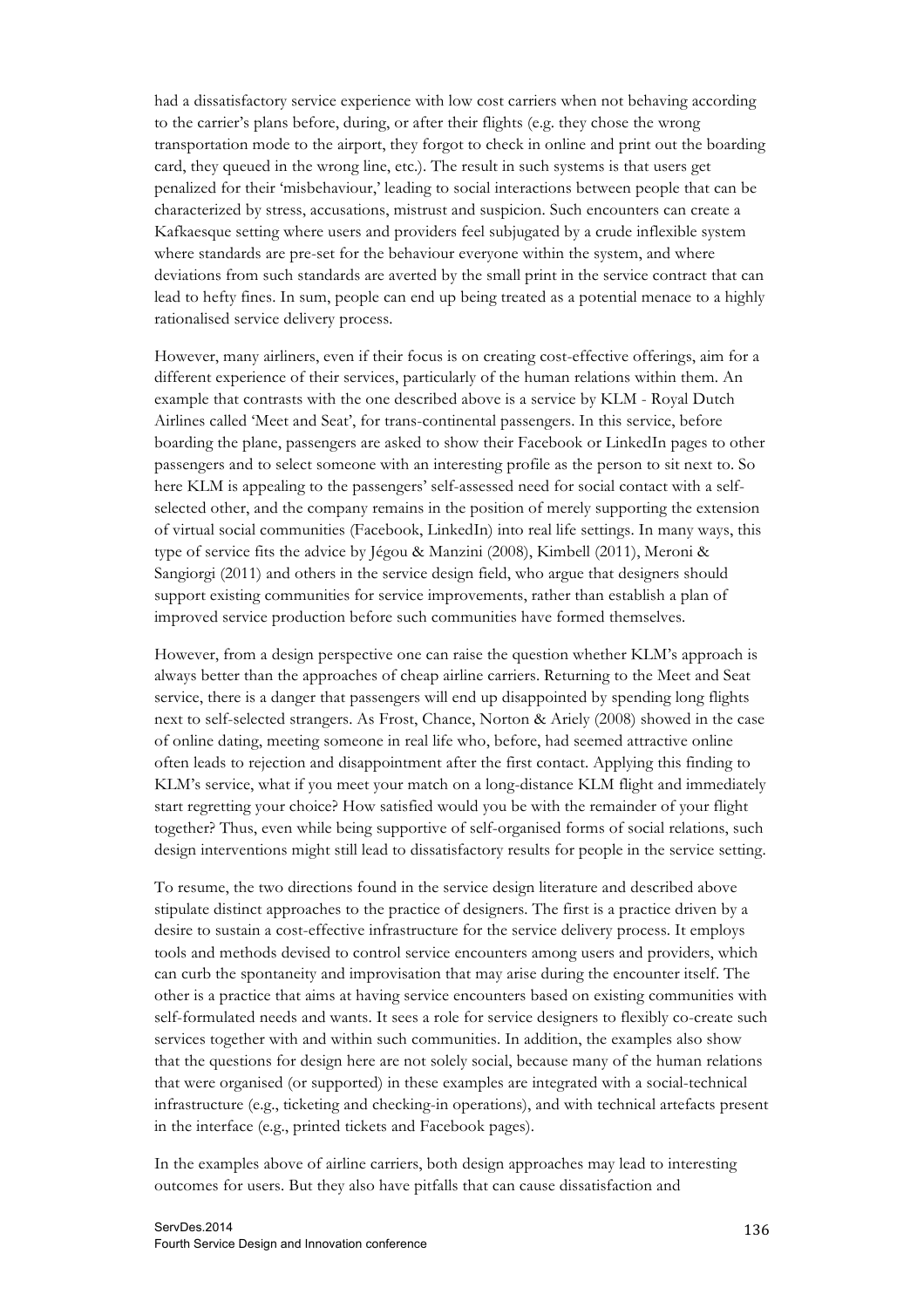disappointment, especially in the human-contact part of the service experience. In the first case, because the need to control human behaviour would lead to heavily scripted actions that afford little room for a fruitful and constructive social dynamic among users and providers. In the second case, because the need to soften the grasp over human behaviours would mean that designers cannot influence the emergence of desired social dynamics beyond those that the communities themselves may have created inappropriately. Thus, a good service is not fully determined by the degree of control that designers exert over human relations. There may be situations where the desired level design control is more goal-directed and situations where it is more subtle and open-ended. For designers, the issue is not so much to decide whether or not to control the contacts among people in a service setting, but instead to know how to adequately put such control (or lack thereof) into effect in order to improve the social well-being of people in a service setting.

#### Case studies regarding work-related stress

In this paper we discuss a study that is part of a larger project GRIP, funded within the Creative Industry Scientific Program in The Netherlands (CRISP) with the initial members being the design schools at TU Delft, TU Eindhoven, Design Academy Eindhoven, and Philips Design. GRIP looks at how tight the designer's grip should be on the development of new services about work-related stress. Work-related stress was chosen as the field of interest because people who suffer from the effect of stress can be characterised by a 'loss of self' (loss of self-awareness, loss of sensing bodily reactions to stressors, loss of capacity to set priorities, etc.). In other words, stress is associated with people losing their sense of what they need or want, and they come to rely on others to help them in their struggle: family and friends, colleagues at work, and specialized coaches and therapists.

There is professional expertise about stress cure and prevention coming from medical and social researchers, company doctors, therapists, government bodies, unions, etc. This expertise can be deployed in service settings where expert coaches (providers) interact with clients suffering from stress (users). In some cases, such interactions are protocoled, for instance, when experts such as company doctors meet clients and their interaction has to meet medical and/or legal standards, or when experts introduce relaxation and bio-feedback methods for their clients. Design can play an additional role in improving existing stress relief services and in thinking up new services for balancing work-related stress. An important contribution of design is that it can create new material conditions that allows for a wholesome social dynamic among workers and other people in their vicinity.

In the beginning, we identified and worked with a group of consultants and institutions that had already developed expertise on work-related stress (or its euphemism: 'vitality at work'). Based on the cooperation, we worked with a selection of these experts to (re)frame the problem setting, define new types of relaxation and biofeedback technologies, and co-create speculative designs involving experts (stress researchers and stress relief service providers) and end-users. In this paper we focus on over 25 speculative designs that were generated by project members, mostly bachelor and master students from TU Eindhoven, working individually or in groups and receiving advice by design researchers and other industry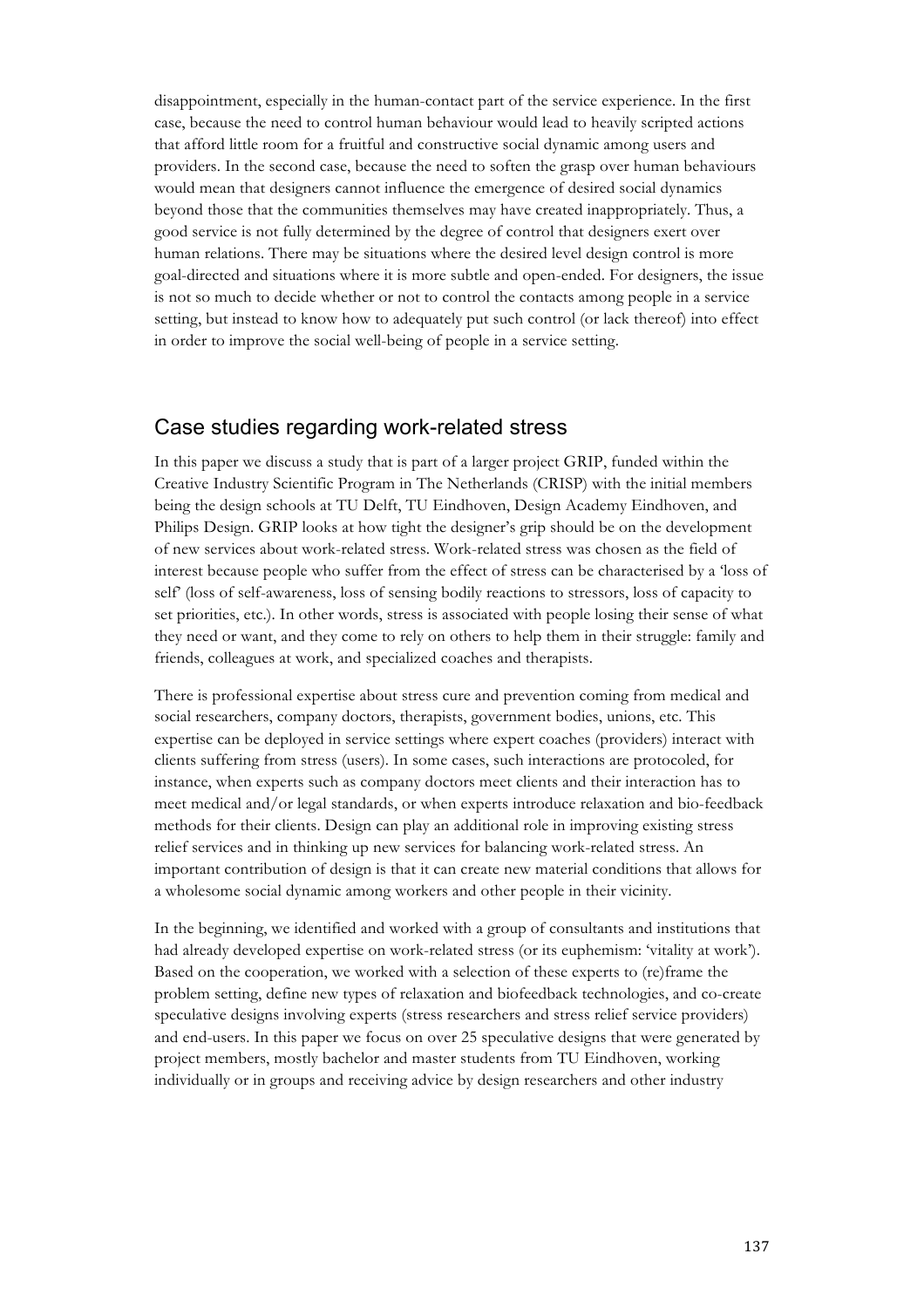partners.1 The projects were set up in a way to connect research to design outcomes through an iterative process described by Hanington (2003); this includes stages of desk and user research, scenario creation, pilot testing, expert reviews of documentation, prototyping and final testing. Each project lasted for a complete semester, with students spending most of their study-load on it. Over a period of two years four waves of projects were organised, allowing every half year for intermediate reflection over the designs and their underlying strategies for control over human relations in services.

The generated designs embody very different approaches to stress relief, depending on the specific interests and knowledge base of the design students, and their academic and industry partners in the project. After analysing all speculative designs, we selected three examples that best illustrate the range of strategic choices designers have made regarding control or flexibility over human relations in services (Figure 1):

- (a) Little Devil registers how long office workers sit at their desk uninterruptedly. Placed on top of the desk, the object shows the progressive build-up of stress, up to a point where it 'chases' workers away from their desks.
- (b) Co-Cup is intended for home workers to share coffee breaks with remote colleagues. They do so by drinking from smart cups that are connected to each other and to an application for casual video communication.
- (c) The Beauty of Stress assesses aggregate stress levels of a group of workers over the course of the day. It provides feedback by publically displaying beautiful colour patterns.

# Design strategies for balancing work-related stress

In this section, we will describe each of the designs identified above and analyse how they set the material conditions for human relations between people in a service setting. Our analysis is based on commonalities and differences found in the employed design strategies, and on expert and user insight captured at different stages of the design process.

#### *Little Devil (design: Rhys Duindam)*

Little Devil sits on a person's work desk and monitors the duration of his or her seated work activity. As one continues to work, the device starts to stretch, as a visible sign for how long the person has worked without taking a break. Then, after reaching a certain threshold, the device suddenly attracts a lot of attention by puffing and moving as if hyperventilating. At this point it will become hard for anyone close to Little Devil to continue working.

Little Devil aims to help people with stress through negative reinforcement (i.e., stimulating people to actively avoid reaching dangerous stress levels). The desired behaviour is for a worker to take regular breaks during a workday and to be intrinsically motivated to continue this behaviour. The solution provides insight into one measured parameter: the duration of uninterrupted seated work. By giving immediate feedback to rising stress levels, the worker is nudged towards taking action, by walking away from the desk and relaxing for a while. If the worker ignores this signal and passes a threshold, everyone close to Little Devil will be forced to temporarily stop working.

 $\overline{a}$ 

<sup>1</sup> Some student groups split up their work to generate individual solutions, but in the end their work did not differ that much. Therefore, it is hard to provide an exact number of different designs that were generated throughout the project.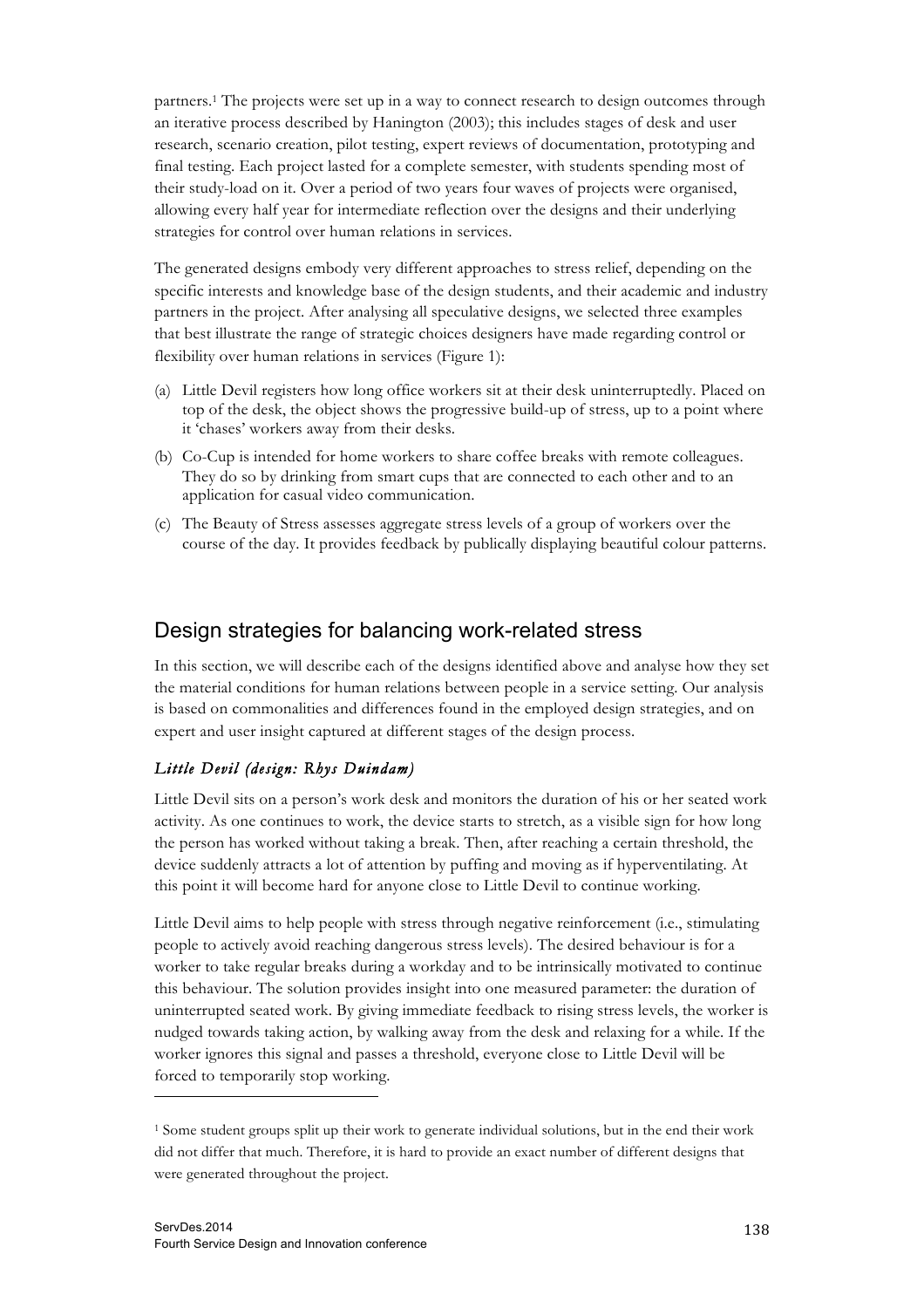

#### Figure 1. Three examples of speculative designs to help balance work-related stress: Little Devil, Co-Cup, and The Beauty of Stress.

Little Devil went through a number of iterations before it was developed into a working prototype. Initially, concepts were developed and evaluated by experts and users through interviews and user tests with the concepts. One insight was that 'people want to feel in control of their own stress management'. A specific concept called 'Blob' was highly popular because people appreciated its life-like character, and did not want to see it get hurt because they were stressed. Subsequently three different Blob concepts were developed (a cardboard model, and two working prototypes), and evaluated by experts and users to further explore shape, interaction and movements. This led to the insight that direct punishment would not motivate people to change behaviour (it felt like the object was in control of people's stress). However, a related but subtly different psychological principle of negative reinforcement might work as a motivational technique. For the final working prototype, ten different behaviours for negative reinforcement were developed and tested (ranging from shivering, to vibrating or playing cheesy songs). The final prototype of the Little Devil was used for a more extensive user test (of approximately 1,5 hours) with 6 participants.

Results of the user evaluations with the final prototype were promising. Strictly speaking, Little Devil is designed more as a product than a service, because its main interaction is between a user and a device. Nevertheless, the device visualises to others in the same room how someone's stress is building up, which triggered spontaneous conversations about stress with colleagues during evaluations. In addition, Little Devil's behaviour of hyperventilating means that it becomes a 'quasi-other' in its relation to users, inviting simulated forms of human-to-human interaction. By slowly becoming stretched, and through its attacks of hyperventilation, Little Devil acts as a mirror to workers who do not take regular breaks, and it nudges the worker and his/her colleagues to take breaks together.

## *Co-Cup (design: Marleen van Bergeijk)*

Co-cup provides a physical connection between colleagues that work at different locations (i.e. in the office and at home). People working from home have less contact with their colleagues, and thus fewer opportunities for casual social interaction. The designer of Co-cup wanted to reconnect workers by bringing back collegial encounters. The solution was to connect distant colleagues by means of coffee cups that are linked to their laptops via a USB cup holder. When one employee decides to take a coffee break the cup is removed from the holder, and the coffee cup of other colleagues will blink as an invitation. The colleagues who receive the invitation can choose whether or not to react. If they pick up the coffee cup as well, the one who sent out the invitation will be notified by a light signal. If the coffee cup remains lighted, that means other colleagues are also taking a break at that very moment. The result is a collegial moment for co-workers located apart over long distances.

Co-cup is a connector, but it is also reminds employees of their work relations, and of the need to take breaks for informal contact. This is different from other individual solutions for break reminders, like RSI software. At the same time, Co-cup is deliberately chosen not to simulate face-to-face contact as part of a work assignment. Instead, it can be used next to existing electronic tools commonly used for work, such as e-mail, telephone, Skype, chat and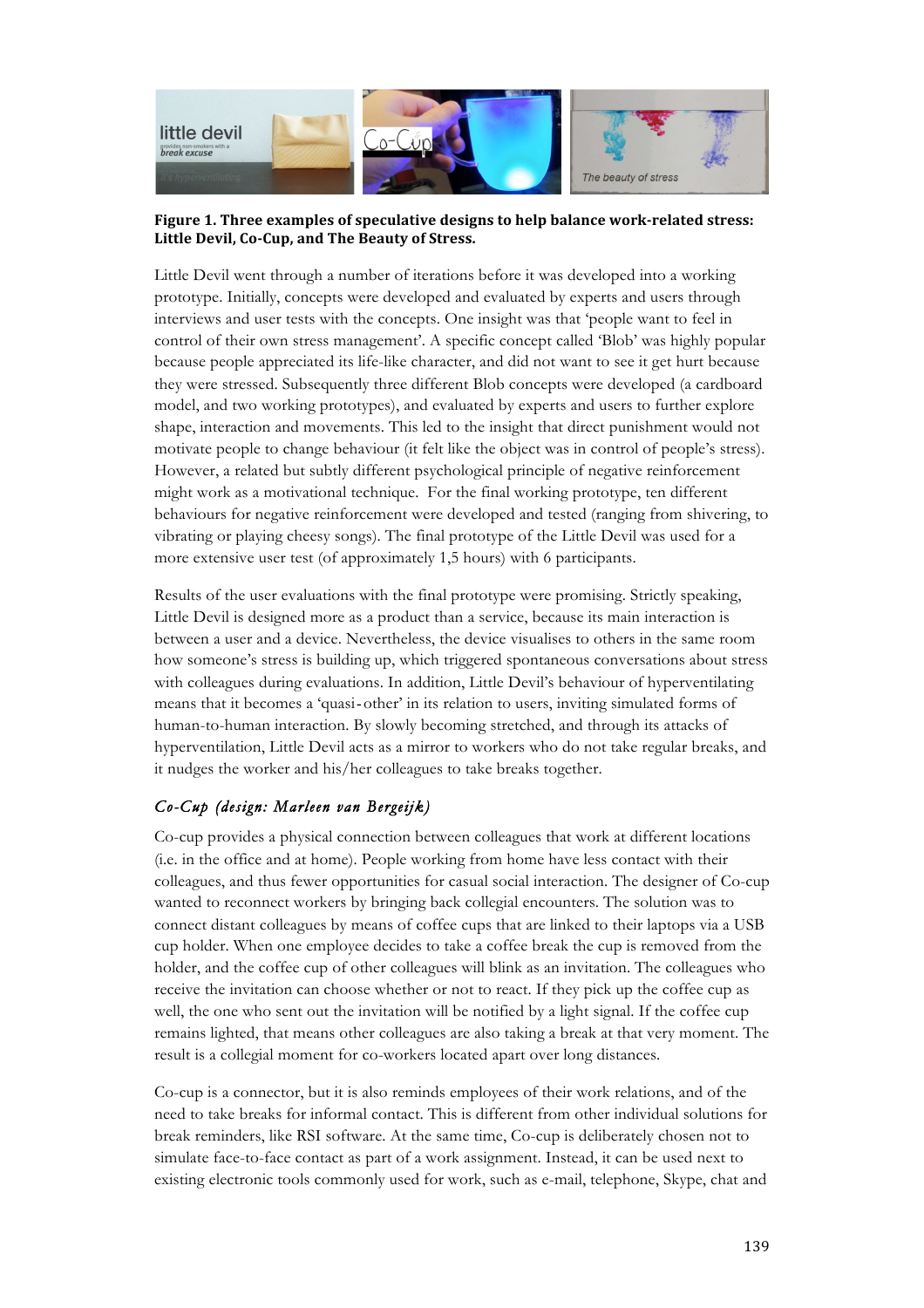other internal work communication systems. The Co-cup concept symbolizes the essence of social communication in an abstract way – sharing a moment of thought together.

Initial work on the Co-Cup started with brainstorming and ideation. Many concepts were developed, out of which three were selected and developed in more detail, including a name, description, and contextual rendering or manual sketch. After obtaining feedback from fellow students, teachers, and designers from Philips Design, the coffee cup concept was selected as a direction for design. Four different scenarios were developed, varying in level of playfulness, and the type of communication that should be supported. These were evaluated by five users on criteria of communication, cooperation, isolation, disturbing environment, and relaxation. The evaluation showed that concepts would be of higher value for home workers than for office workers, and that social interaction in the office already happens, but has potential to be stimulated more. It was decided to change the concept from connecting two colleagues to interaction between multiple colleagues. This adds more value for users in the office environment; they become aware of the number of colleagues taking a break and can choose to join or not. Afterwards, a working prototype was built and demonstrated at two different occasions, resulting in positive feedback from experts and potential users.

#### *Beauty of Stress (Design: Fabienne van Leiden & Jasper Schenk)*

The beauty of stress registers the stress level of a group of workers who work under tense circumstances, such as journalists with a daily deadline. The system displays for the group the gradual, collective build-up of stress over the day. This is achieved by a droplet system of coloured ink in a transparent and backlit water reservoir. This water reservoir can be hung against a wall, creating an attractive feature in a workspace for everyone to see.

Each working day starts with the reservoir filled with clear water. As stress builds up, droplets of ink will start to fall into the water. Each droplet represents a set amount of registered stress for the total group of workers. The higher the stress levels, the more ink droplets will fall into the water. In this way, the water reservoir can display how stress builds up for the group, and how much stress has built up by the end of the day. The final prototype was not fully functional (i.e. the sensors for measuring the stress and the filtering mechanism based on activated carbon were not included), but the overall effect of the Beauty of Stress could be shown by manually applying ink droplets in water. Very positive feedback was obtained from visitors at the student exhibition at the end of the semester.

The Beauty of Stress was initially developed through four different concepts for stress relief (consisting of a description and sketches). These concepts were presented to other students and academic staff, who provided feedback and suggestions for improvements. Based on this feedback the initial design direction was chosen of a group stress display (i.e. a visible measure of the stress level of an entire group of workers), showing a build-up of stress by slow movements (to avoid feelings of panic). Three stress displays were explored and evaluated by the designers: moving bars, moving sprocket wheels and ink droplets in water. The first two were rejected because the lack of freedom in their movement might lead to boring visuals after a while. However, the ink in water would never look the same, and for this reason it was selected for further development. Interviews with potential users (newspaper journalists and school teachers) and questionnaires among a general public were administered to get further insight into people's feelings regarding stress measurements and stress displays in public working areas.

What is crucial for this system is that stress feedback is for the total group of workers, making stress reduction a shared responsibility. This was supported by two interviewees who stated that they would be fine with having their stress levels displayed if others at work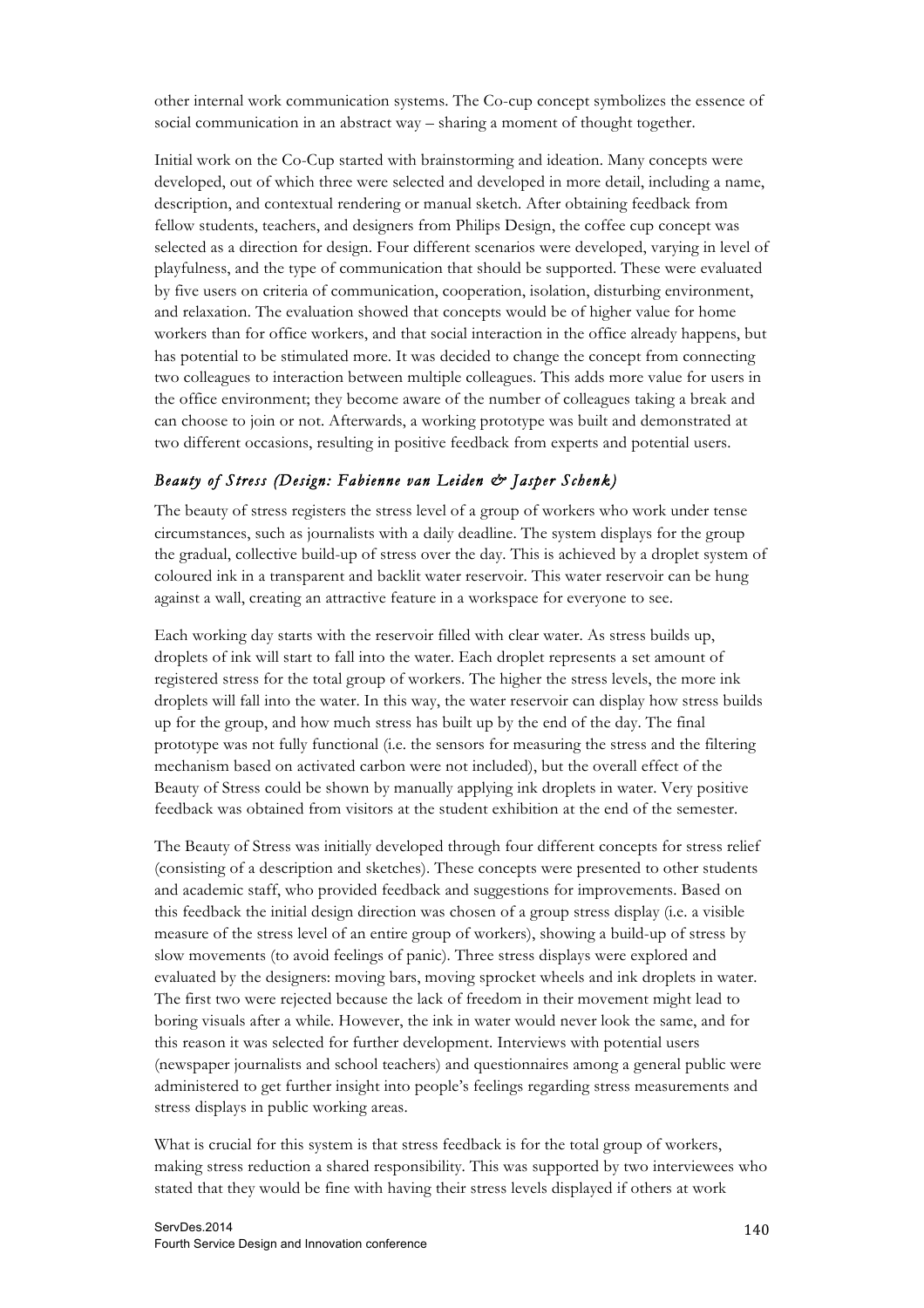would do the same. Furthermore, they expected that an anonymous stress display will activate them to discuss openly about sources of stress, which could help to reduce their own stress level. Relying on this information, the designers wanted to enable people to talk about stress without directly referring to themselves, and to make colleagues aware of the existence of shared stress within a group. For these reasons the display provides an attractive visual, even after many droplets have been released (and the amount of stress registered for the group would be high). Finally, the system has no memory of its own and refreshes every day. The designers intended the cleaning cycle as a moment for the employees to reflect on their group stress levels and to use each day as a fresh opportunity for change.

# Conclusions

Currently, the service design literature has a dualistic attitude towards the manipulation of human relations in services, professing either that such encounters should be controlled, or that they can only be supported after they have arisen by themselves. In contrast, we argued that the level of control over human relations does not by itself determine the quality of a design. Through the case studies, we showed how different gradations of designerly control over human relations can be exercised in practice, and that each design strategy shows interesting directions for innovative services to help balance work-related stress.

Over the three discussed projects, designers had different intentions to affect human relations between people at work. The designer of Little Devil aimed at promoting social contact among workers, and at making the device itself a relational device, since it acted as a social mirror for the user. Co-Cup was intended to provide home workers with tangible evidence of colleagues, and to facilitate to have informal meetings together. The Beauty of Stress aimed at making stress a more acceptable topic of conversation on the work-floor, seducing and urging people to treat work stress as a group responsibility. Over these examples, designerly control over human relations could be forceful or absent, ranging from humorous (yet brute) force to nothing more than a beautiful (yet evocative) feature on the wall of a workplace. Different levels of control over human relations could even be seen within a single design. In the case of Little Devil, workers and co-workers are left free in their individual or social responses to slow, continuous feedback in the background. But if this feedback is ignored, workers and co-workers risk being forced away from their desks. In all these examples, the designerly control of human relations in services has not been inherently good or bad. Instead, decisions about control of (versus flexibility towards) human relations has been a part of the designers' palette of choices, helping them to take up an important social challenge in an original way.

Our cases are student work of early conceptual design, with limited indications of their potential to lead to innovations with a strong social or commercial impact. Still, the initial reactions of workers to our three examples were positive, and they tended to accept the design's interference in the social dynamic at work. Reviews by expert providers were also positive, even if to a considerable degree these designs aimed for stress prevention, and thus reduced the need for expert intervention. Most users and expert providers believed that design's meddling into human relations had a social purpose, and that was meant for the good of a more balanced work life. This suggests that the degree of control versus flexibility in the design of human relations in services might be conditioned by the degree in which users and providers can accept the influence of designers to improve their social well-being.